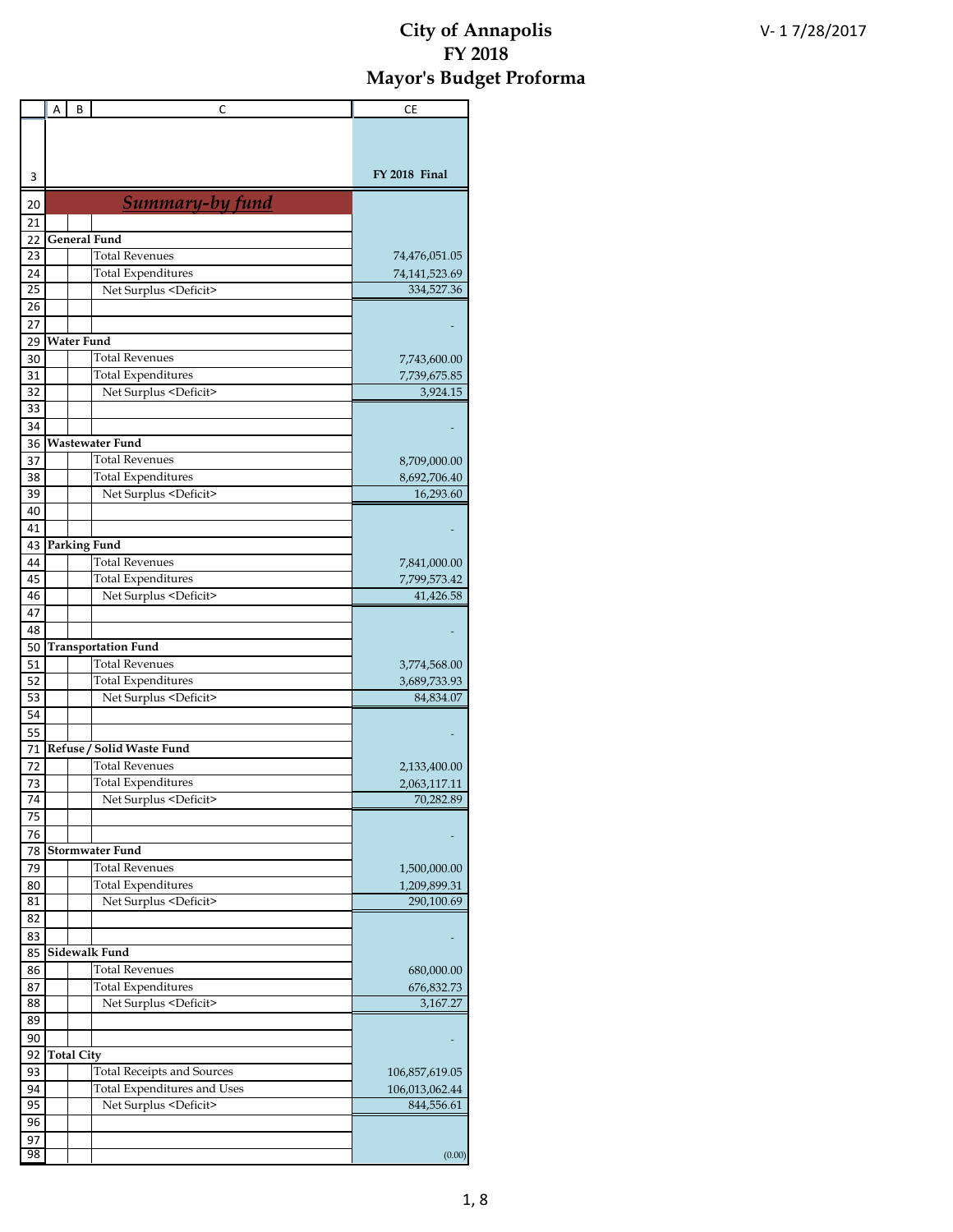|            | A | В            | C                                          | СE            |
|------------|---|--------------|--------------------------------------------|---------------|
|            |   |              |                                            |               |
|            |   |              |                                            |               |
|            |   |              |                                            | FY 2018 Final |
| 3          |   |              |                                            |               |
| 100        |   |              | <b>Budget - By Fund / By Department</b>    |               |
| 101        |   |              | <b>GENERAL FUND</b>                        |               |
| 103        |   | 102 Revenues |                                            |               |
| 104        |   | Taxes        |                                            |               |
| 105        |   |              | <b>Real Estate</b>                         | 42,164,756.00 |
| 106        |   |              | Personal Property                          | 3,551,650.00  |
| 107        |   |              | Subtotal;                                  | 45,716,406.00 |
| 108        |   |              |                                            |               |
| 109        |   |              | <b>Local Receipts</b>                      |               |
| 110        |   |              | Licenses and Permits                       | 2,952,000.00  |
| 111        |   |              | Fines and Forfeitures                      | 215,600.00    |
| 112        |   |              | Money and Property                         | 572,500.00    |
| 113        |   |              | Miscellaneous                              | 244,500.00    |
| 114        |   |              | <b>Charges for Services</b>                | 5,035,000.00  |
| 115        |   |              | Subtotal;                                  | 9,019,600.00  |
| 116        |   |              |                                            |               |
| 117        |   |              | Intergovernmental                          | 11,290,410.00 |
| 118        |   |              |                                            |               |
| 119        |   |              | <b>Transfers and other Sources</b>         | 8,449,635.05  |
| 120        |   |              |                                            |               |
| 121        |   |              | <b>Bank Loans and Short-Term Financing</b> | 0.00          |
| 122        |   |              |                                            |               |
| 123        |   |              | <b>Total Sources of Funds</b>              | 74,476,051.05 |
| 124        |   |              |                                            |               |
| 125        |   |              |                                            |               |
|            |   |              | 126 Expenditures                           |               |
| 127        |   |              |                                            |               |
| 128        |   |              | <b>Mayor and City Council</b>              |               |
| 129        |   |              | <b>Boards and Commissions</b>              |               |
| 130        |   |              | Salaries and Benefits                      | 90,836.91     |
| 131        |   |              | Operating                                  | 10,000.00     |
| 132        |   |              | Subtotal:                                  | 100,836.91    |
| 133        |   |              |                                            |               |
| 134        |   |              | Administration                             |               |
| 135        |   |              | Salaries and Benefits                      | 801,870.75    |
| 136        |   |              | Operating                                  | 74,500.00     |
| 137        |   |              | Subtotal;                                  | 876,370.75    |
| 138        |   |              |                                            |               |
| 144        |   |              | <b>Public Information</b>                  |               |
| 145        |   |              | Salaries and Benefits                      | 196,133.88    |
| 146        |   |              | Operating                                  | 63,000.00     |
| 147        |   |              | Subtotal;                                  | 259,133.88    |
| 148<br>149 |   |              | <b>City Attorney</b>                       |               |
|            |   |              | Salaries and Benefits                      | 1,192,282.44  |
| 150        |   |              | Operating                                  | 102,600.00    |
| 151<br>152 |   |              | Subtotal;                                  | 1,294,882.44  |
| 153        |   |              |                                            |               |
| 154        |   |              | Elections                                  |               |
| 155        |   |              | Salaries and Benefits                      | 0.00          |
| 156        |   |              | Operating                                  | 0.00          |
| 157        |   |              | Subtotal;                                  | 0.00          |
| 158        |   |              |                                            |               |
| 159        |   |              | <b>Total; Mayor and City Council</b>       | 2,531,223.98  |
| 160        |   |              |                                            |               |
|            |   |              |                                            |               |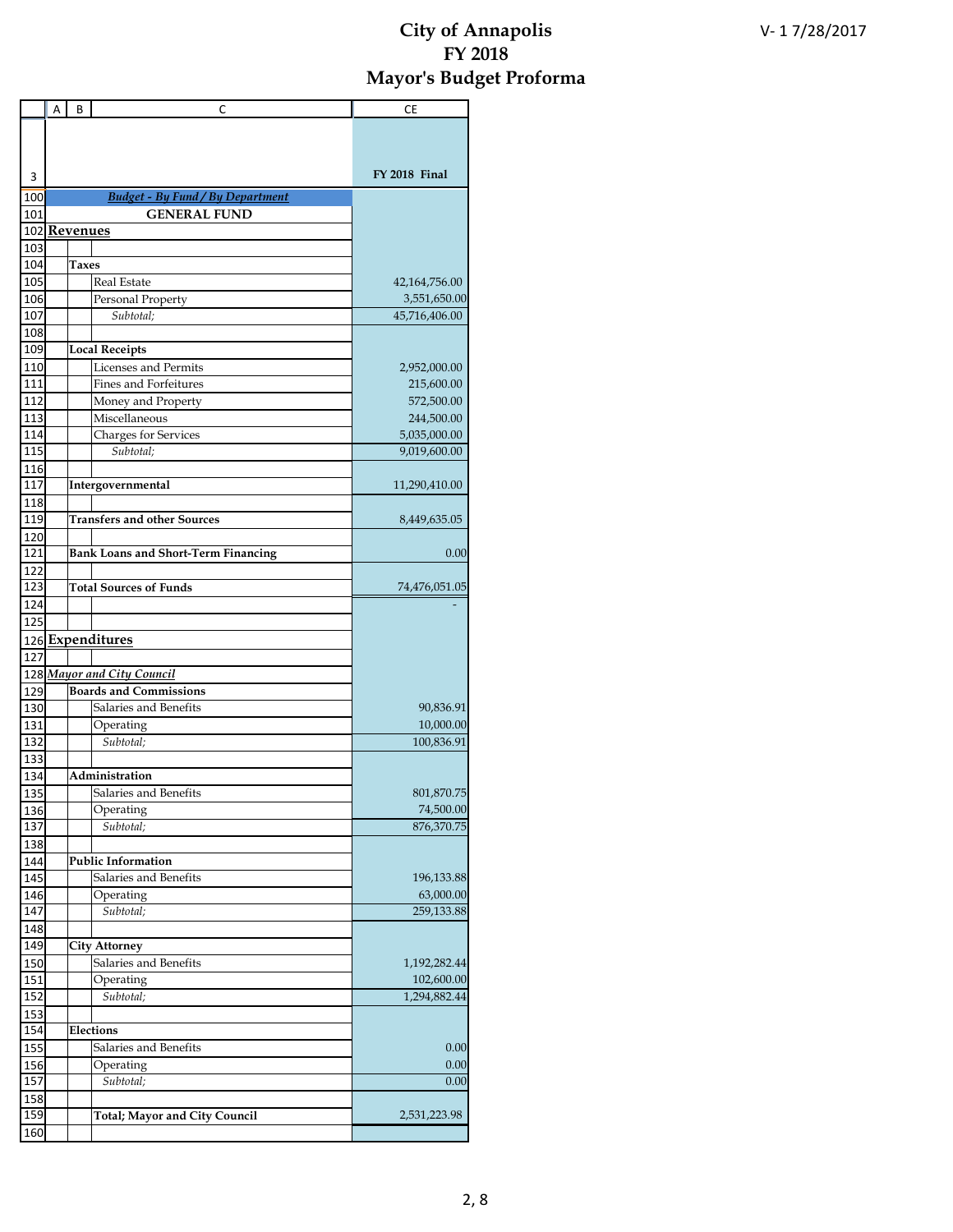|            | A | В       | C                                                    | <b>CE</b>                     |
|------------|---|---------|------------------------------------------------------|-------------------------------|
|            |   |         |                                                      |                               |
|            |   |         |                                                      |                               |
|            |   |         |                                                      |                               |
| 3          |   |         |                                                      | FY 2018 Final                 |
| 164        |   | Finance |                                                      |                               |
| 165        |   |         | <b>Financial Administration</b>                      |                               |
| 166        |   |         | Salaries and Benefits                                | 1,736,735.78                  |
| 167<br>168 |   |         | Operating                                            | 426,000.00                    |
| 169        |   |         | Subtotal;                                            | 2,162,735.78                  |
| 170        |   | MIT     |                                                      |                               |
| 171        |   |         | Salaries and Benefits                                | 1,084,513.43                  |
| 172        |   |         | Operating                                            | 470,000.00                    |
| 173        |   |         | Capital                                              | 250,000.00                    |
| 174        |   |         | Subtotal;                                            | 1,804,513.43                  |
| 175        |   |         |                                                      |                               |
| 176        |   |         | <b>Central Purchasing</b>                            |                               |
| 177        |   |         | Salaries and Benefits                                | 382,500.52                    |
| 178        |   |         | Operating                                            | 11,750.00                     |
| 179        |   |         | Subtotal:                                            | 394,250.52                    |
| 180        |   |         |                                                      |                               |
| 181        |   |         | <b>Total</b> ; Finance                               | 4,361,499.73                  |
| 182        |   |         |                                                      |                               |
| 183        |   |         | <b>Human Resources</b>                               |                               |
| 184        |   |         | Salaries and Benefits                                | 635,923.46                    |
| 185        |   |         | Operating                                            | 142,645.00                    |
| 186        |   |         | Subtotal;                                            | 778,568.46                    |
| 187        |   |         |                                                      |                               |
|            |   |         | 188 Special Projects<br>Salaries and Benefits        |                               |
| 189        |   |         |                                                      | 86,722.99                     |
| 190<br>191 |   |         | Operating<br>Subtotal:                               | 404,900.00<br>491,622.99      |
| 192        |   |         |                                                      |                               |
|            |   |         | 193 Planning and Zoning                              |                               |
| 194        |   |         | Salaries and Benefits                                | 3,480,659.19                  |
| 195        |   |         | Operating                                            | 306,750.00                    |
| 196        |   |         | Subtotal:                                            | 3,787,409.19                  |
| 197        |   |         |                                                      |                               |
|            |   |         | 203 Public Safety and Health                         |                               |
| 204        |   | Police  |                                                      |                               |
| 205        |   |         | Salaries and Benefits                                | 17,696,212.08                 |
| 206        |   |         | Operating                                            | 1,037,490.00                  |
| 207        |   |         | Subtotal;                                            | 18,733,702.08                 |
| 208        |   |         |                                                      |                               |
| 209        |   | Fire    |                                                      |                               |
| 210        |   |         | Salaries and Benefits                                | 16,138,995.82                 |
| 211<br>212 |   |         | Operating                                            | 1,014,993.00<br>17,153,988.82 |
| 213        |   |         | Subtotal;                                            |                               |
| 219        |   |         | <b>DNEP</b> ; Nighborhood and Environmental Programs |                               |
| 220        |   |         | Salaries and Benefits                                | 417,911.79                    |
| 221        |   |         | Operating                                            | 34,000.00                     |
| 222        |   |         | Subtotal;                                            | 451,911.79                    |
| 223        |   |         |                                                      |                               |
| 224        |   |         | Total; Public Safety & Health                        | 36,339,602.68                 |
| 225        |   |         |                                                      |                               |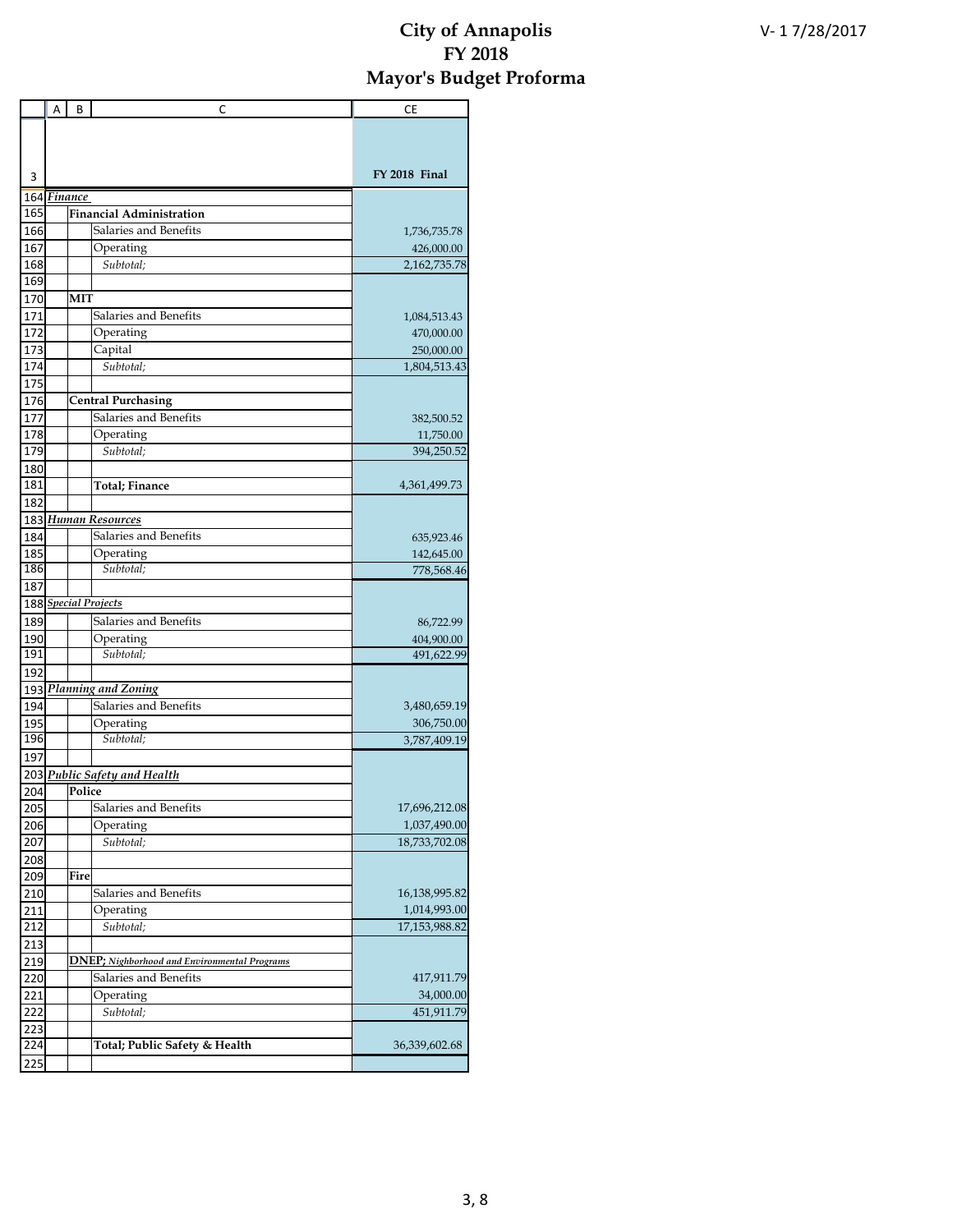|            | A | В | C                                       | СE            |
|------------|---|---|-----------------------------------------|---------------|
|            |   |   |                                         |               |
|            |   |   |                                         |               |
|            |   |   |                                         |               |
| 3          |   |   |                                         | FY 2018 Final |
|            |   |   | 226 Public Works                        |               |
| 227        |   |   | Administration                          |               |
| 228        |   |   | Salaries and Benefits                   | 650,686.04    |
| 229        |   |   | Operating                               | 72,600.00     |
| 230        |   |   | Subtotal;                               | 723,286.04    |
| 231        |   |   |                                         |               |
| 232        |   |   | <b>Engineering &amp; Construction</b>   |               |
| 233        |   |   | Salaries and Benefits                   | 997,155.44    |
| 234        |   |   | Operating                               | 52,700.00     |
| 235        |   |   | Subtotal;                               | 1,049,855.44  |
| 236        |   |   |                                         |               |
| 237        |   |   | Roadways                                |               |
| 238        |   |   | Salaries and Benefits                   | 2,169,893.05  |
| 239        |   |   | Operating                               | 823,900.00    |
| 240        |   |   | Subtotal:                               | 2,993,793.05  |
| 241        |   |   |                                         |               |
| 242        |   |   | <b>Traffic Control and Maintenance</b>  |               |
| 243        |   |   | Salaries and Benefits                   | 246,731.21    |
| 244        |   |   | Operating                               | 49,800.00     |
| 245        |   |   | Subtotal;                               | 296,531.21    |
| 246        |   |   |                                         |               |
| 247        |   |   | Snow & Ice Removal                      |               |
| 248        |   |   | Salaries and Benefits                   | 64,590.00     |
| 249        |   |   | Operating                               | 102,700.00    |
| 250        |   |   | Subtotal;                               | 167,290.00    |
| 251        |   |   | <b>Fleet Maintenance Center</b>         |               |
| 252<br>253 |   |   | Salaries and Benefits                   | 811,109.01    |
| 254        |   |   |                                         | 320,500.00    |
| 255        |   |   | Operating<br>Subtotal;                  | 1,131,609.01  |
| 256        |   |   |                                         |               |
| 257        |   |   | General Govt Buildings (Bldgs & Maint.) |               |
| 258        |   |   | Salaries and Benefits                   | 439,450.08    |
| 259        |   |   | Operating                               | 1,288,500.00  |
| 260        |   |   | Subtotal;                               | 1,727,950.08  |
| 261        |   |   |                                         |               |
| 262        |   |   | <b>Total; Public Works</b>              | 8,090,314.84  |
| 263        |   |   |                                         |               |
|            |   |   | 264 Recreation and Parks                |               |
| 265        |   |   | <b>Recreation Division</b>              |               |
| 266        |   |   | Salaries and Benefits                   | 2,052,125.07  |
| 267        |   |   | Operating                               | 499,400.00    |
| 268        |   |   | Subtotal;                               | 2,551,525.07  |
| 269        |   |   |                                         |               |
| 270        |   |   | <b>Parks Division</b>                   |               |
| 271        |   |   | Salaries and Benefits                   | 1,577,386.44  |
| 272        |   |   | Operating                               | 633,600.00    |
| 273        |   |   | Subtotal;                               | 2,210,986.44  |
| 285        |   |   | Total; Recreation                       | 4,762,511.52  |
| 286        |   |   |                                         |               |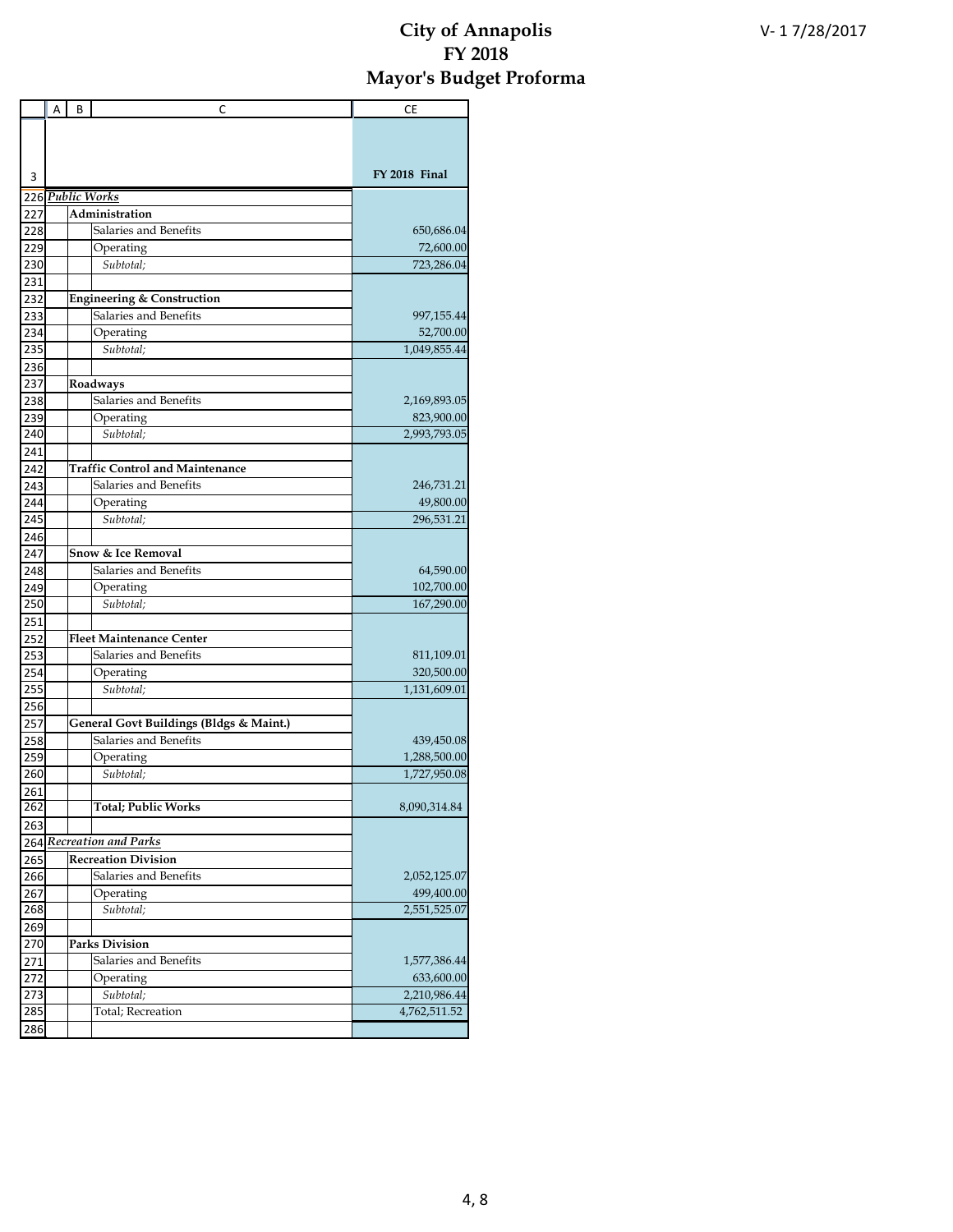|     | Α | В               | C                                    | СE            |
|-----|---|-----------------|--------------------------------------|---------------|
|     |   |                 |                                      |               |
|     |   |                 |                                      |               |
|     |   |                 |                                      |               |
| 3   |   |                 |                                      | FY 2018 Final |
| 287 |   |                 | <b>Non-Allocated Expenditures</b>    |               |
| 289 |   |                 | Debt Service                         | 5,751,270.31  |
| 290 |   |                 | Other Financing Uses and Transfers   | 3,080,000.00  |
| 291 |   |                 | Contingencies                        | 410,000.00    |
| 292 |   |                 | Fleet Replacement                    | 0.00          |
| 293 |   |                 | <b>Transportation Service Costs</b>  | 0.00          |
| 294 |   |                 | <b>Insurance Fund Contributions</b>  | 2,697,500.00  |
| 295 |   |                 | Police and Fire Pension Contribution | 0.00          |
| 296 |   |                 | OPEB / Pension Contributions         | 1,060,000.00  |
| 297 |   |                 | Unallocated Salary Adjustments       | 0.00          |
| 298 |   |                 | Subtotal;                            | 12,998,770.31 |
| 299 |   |                 |                                      |               |
| 300 |   |                 | <b>Total Uses of Funds</b>           | 74,141,523.69 |
| 301 |   |                 | cross foot $error = 0$               |               |
| 302 |   |                 | source test $= 0$                    |               |
| 303 |   |                 | Projected Change in Fund Balance     | 334,527.36    |
| 305 |   |                 | $cross foot error = 0$               | (0.00)        |
| 306 |   |                 | source test $= 0$                    | (0.00)        |
| 307 |   |                 | <b>WATER FUND</b>                    |               |
|     |   | 308 Revenues    |                                      |               |
| 309 |   |                 | <b>Water Charges</b>                 | 7,170,000.00  |
| 310 |   |                 | Capital Facilities                   | 523,600.00    |
| 311 |   |                 | Money and Property                   | 50,000.00     |
| 312 |   |                 | <b>Other Financing Sources</b>       | 0.00          |
| 313 |   |                 | <b>Total; Water Fund Revenues</b>    | 7,743,600.00  |
| 314 |   |                 | cross foot $error = 0$               |               |
| 315 |   |                 | source test $= 0$                    |               |
|     |   |                 | 316 Expenditures                     |               |
| 317 |   |                 | <b>Water Plant</b>                   |               |
| 318 |   |                 | Salaries and Benefits                | 1,311,589.65  |
| 319 |   |                 | Operating                            | 665,000.00    |
| 320 |   |                 | Subtotal;                            | 1,976,589.65  |
| 321 |   |                 |                                      |               |
| 322 |   |                 | <b>Water Distribution</b>            |               |
| 323 |   |                 | Salaries and Benefits                | 979,069.67    |
| 324 |   |                 | Operating                            | 535,900.00    |
| 325 |   |                 | Subtotal;                            | 1,514,969.67  |
| 326 |   |                 |                                      |               |
| 327 |   |                 | <b>Non-Allocated Expenses</b>        |               |
| 328 |   |                 | Contributions                        |               |
| 329 |   |                 | Debt Service                         | 2,887,609.00  |
| 330 |   |                 | Other Financing Uses and Transfers   | 1,360,507.53  |
| 338 |   |                 | Subtotal;                            | 4,248,116.53  |
| 339 |   |                 |                                      |               |
| 340 |   |                 | <b>Total Uses of Funds</b>           | 7,739,675.85  |
| 341 |   |                 |                                      |               |
| 342 |   |                 | Projected Change in Fund Balance     | 3,924.15      |
| 344 |   |                 | cross foot $error = 0$               |               |
| 345 |   |                 | source test $= 0$                    |               |
| 346 |   |                 | <b>WASTEWATER FUND</b>               |               |
| 347 |   | <b>Revenues</b> |                                      |               |
| 348 |   |                 | Licenses and Permits                 | 53,000.00     |
| 349 |   |                 | Sewer Charges                        | 8,270,000.00  |
| 350 |   |                 | Capital Facilities                   | 386,000.00    |
| 353 |   |                 | <b>Total; Sewer Fund Revenues</b>    | 8,709,000.00  |
| 354 |   |                 | cross foot $error = 0$               |               |
| 355 |   |                 | source test $= 0$                    |               |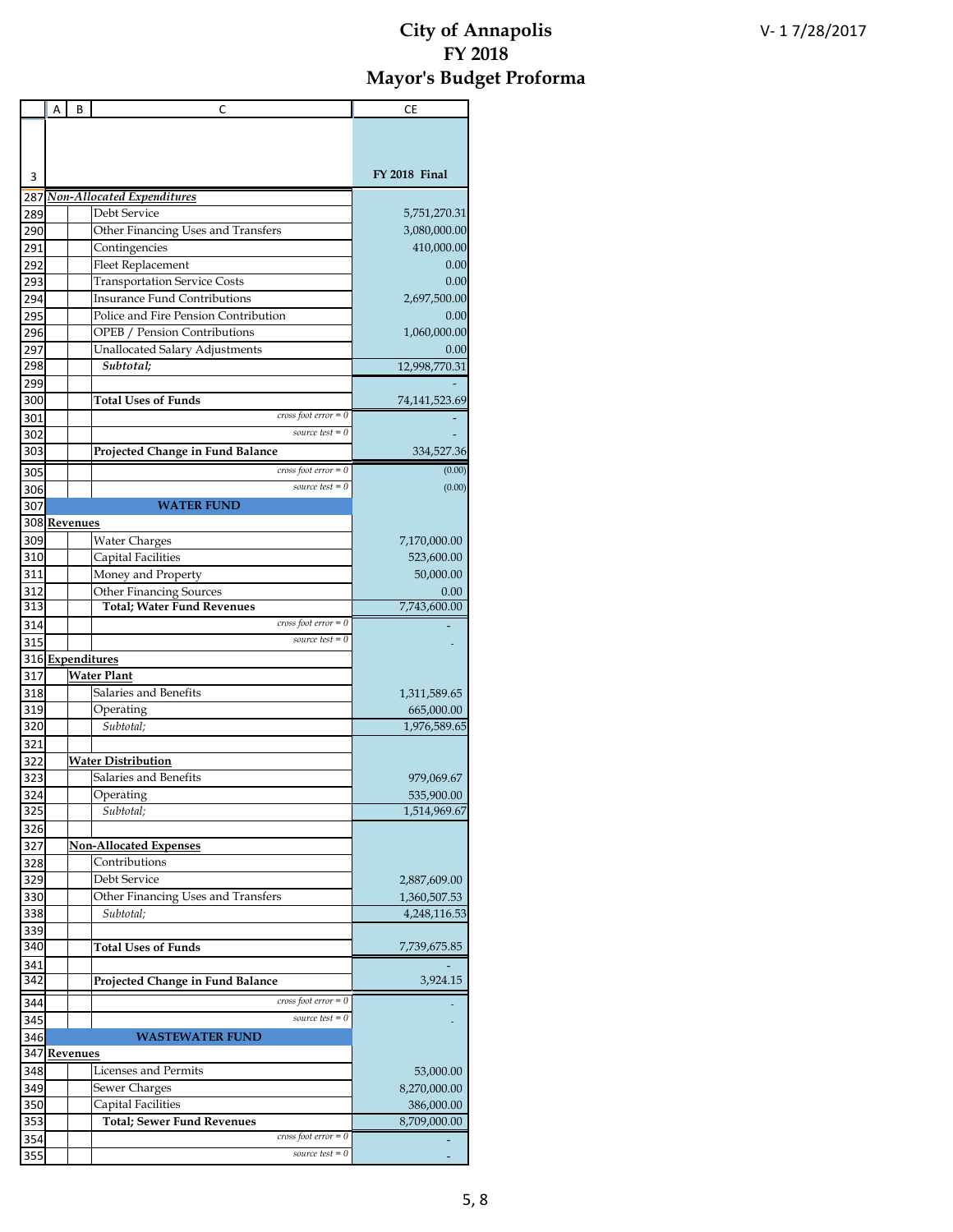|            | Α | B               | C                                                  | СE            |
|------------|---|-----------------|----------------------------------------------------|---------------|
|            |   |                 |                                                    |               |
|            |   |                 |                                                    |               |
|            |   |                 |                                                    |               |
| 3          |   |                 |                                                    | FY 2018 Final |
|            |   |                 | 356 Expenditures                                   |               |
| 357        |   |                 | <b>Water Reclamation Facility</b>                  |               |
| 358        |   |                 | Salaries and Benefits                              | 0.00          |
| 359        |   |                 | Operating                                          | 3,800,000.00  |
| 360        |   |                 | Subtotal;                                          | 3,800,000.00  |
| 361        |   |                 | $cross foot error = 0$                             |               |
| 362        |   |                 | <u> Wastewater Collection</u>                      |               |
| 363        |   |                 | Salaries and Benefits                              | 964,230.16    |
| 364        |   |                 | Operating                                          | 513,700.00    |
| 365        |   |                 | Subtotal;                                          | 1,477,930.16  |
| 366        |   |                 |                                                    |               |
| 367        |   |                 | <b>Non-Allocated Expenses</b>                      |               |
| 368        |   |                 | Contributions                                      |               |
| 369        |   |                 | Debt Service                                       | 859,695.00    |
| 370        |   |                 | Other Financing Uses and Transfers                 | 2,055,081.24  |
| 371        |   |                 | Contingencies                                      | 500,000.00    |
| 378        |   |                 | Subtotal;                                          | 3,414,776.24  |
| 379        |   |                 | cross foot $error = 0$                             |               |
| 380        |   |                 | <b>Total Uses of Funds</b>                         | 8,692,706.40  |
| 381        |   |                 |                                                    |               |
| 382        |   |                 | Projected Change in Fund Balance                   | 16,293.60     |
| 384        |   |                 | $cross foot error = 0$                             |               |
| 385        |   |                 | source test $= 0$                                  |               |
| 386        |   |                 | <b>PARKING FUND</b>                                |               |
| 387        |   | <b>Revenues</b> |                                                    |               |
| 388        |   |                 | <b>Street Parking Charges</b>                      | 2,110,000.00  |
| 389        |   |                 | Off Street Parking Charges                         | 5,537,000.00  |
| 390        |   |                 | Residential Parking                                | 194,000.00    |
| 391        |   |                 | Money and Property                                 | 0.00          |
| 392        |   |                 | <b>Total; Off Street Parking Revenues</b>          | 7,841,000.00  |
| 393        |   |                 | $cross foot error = 0$                             |               |
| 394        |   |                 | source test $= 0$                                  |               |
|            |   |                 | 395 Expenditures                                   |               |
| 396        |   |                 | <b>Parking Operations</b>                          |               |
| 397        |   |                 | Salaries and Benefits                              | 678,128.94    |
| 398        |   |                 | Operating                                          | 134,000.00    |
| 399        |   |                 | Subtotal:                                          | 812,128.94    |
| 400        |   |                 | <b>Garage Operating Expenditures</b>               |               |
| 401        |   |                 | Hillman                                            | 583,000.00    |
| 402        |   |                 | Gott's Court                                       | 552,704.00    |
| 403        |   |                 | Knighton                                           | 349,020.00    |
| 404        |   |                 | Park Place                                         | 65,000.00     |
| 405        |   |                 | Parking Lots                                       | 170,689.00    |
| 406        |   |                 | Subtotal;                                          | 1,720,413.00  |
| 407        |   |                 |                                                    |               |
| 408        |   |                 | <b>Non-Allocated Expenses</b>                      |               |
| 409        |   |                 | Contributions                                      |               |
| 410        |   |                 | Debt Service<br>Other Financing Uses and Transfers | 1,280,140.00  |
| 411        |   |                 |                                                    | 3,986,891.48  |
| 412<br>419 |   |                 | SP Savings<br>Subtotal;                            | 5,267,031.48  |
|            |   |                 | $cross foot error = 0$                             |               |
| 420<br>421 |   |                 | <b>Total Uses of Funds</b>                         | 7,799,573.42  |
| 422        |   |                 | $cross foot error = 0$                             |               |
| 423        |   |                 | source test $= 0$                                  |               |
| 424        |   |                 | Projected Change in Fund Balance                   | 41,426.58     |
|            |   |                 |                                                    |               |
| 426        |   |                 | $cross foot error = 0$                             |               |
| 427        |   |                 | source test $= 0$                                  |               |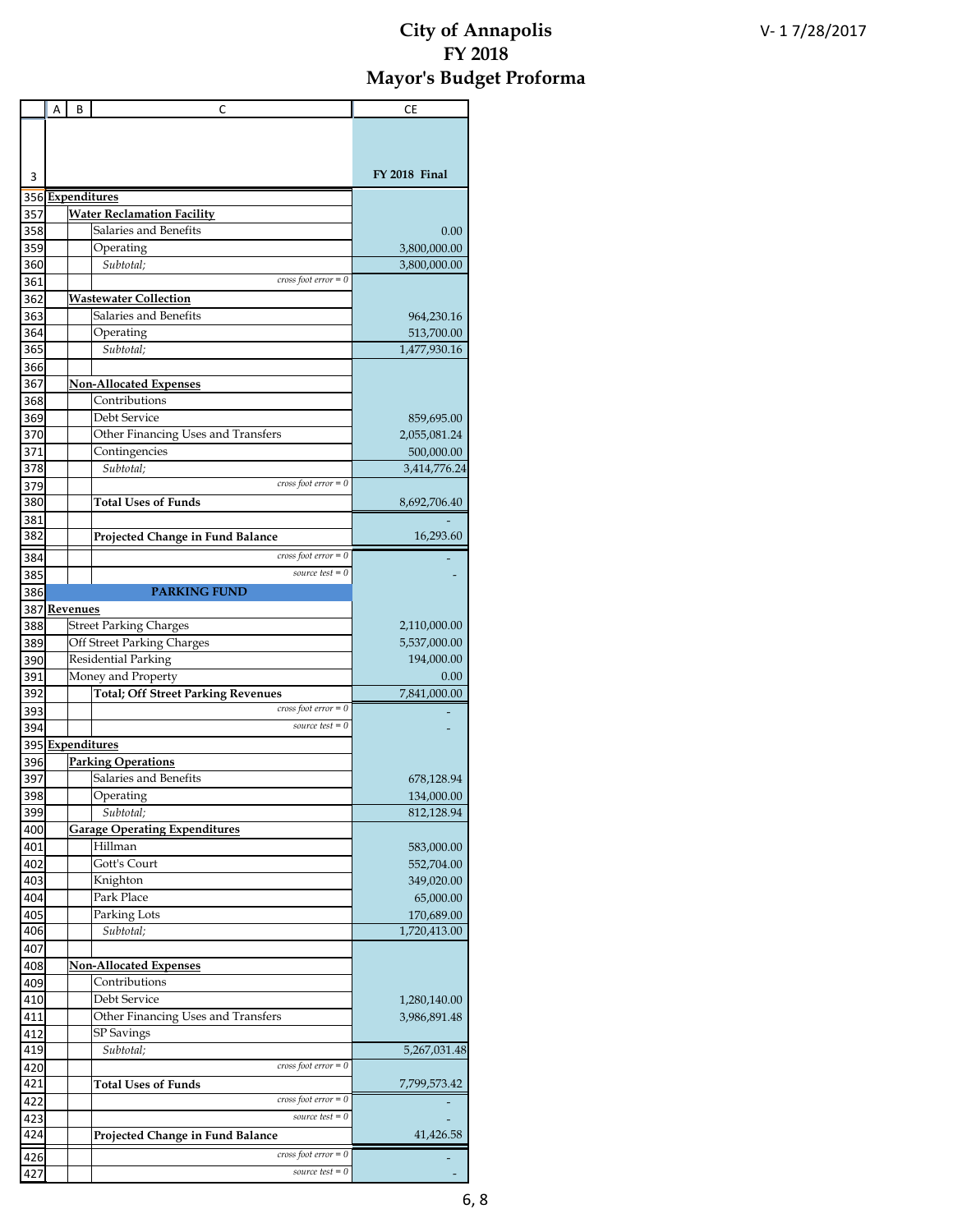|            | А | В            | C                                                            | СE                         |
|------------|---|--------------|--------------------------------------------------------------|----------------------------|
|            |   |              |                                                              |                            |
|            |   |              |                                                              |                            |
|            |   |              |                                                              |                            |
| 3          |   |              |                                                              | FY 2018 Final              |
| 428        |   |              | <b>TRANSPORTATION FUND</b>                                   |                            |
| 429        |   | Revenues     |                                                              |                            |
| 430        |   |              | <b>Transportation Charges</b>                                | 902,000.00                 |
| 432        |   |              | <b>Other Financing Sources</b>                               | 2,400,000.00               |
| 433        |   |              | Intergovernmental                                            | 472,568.00                 |
| 434        |   |              | Subtotal:                                                    | 3,774,568.00               |
| 435        |   |              | cross foot $error = 0$                                       |                            |
| 436        |   |              | source test $= 0$                                            |                            |
|            |   |              | 437 Expenditures                                             |                            |
| 438        |   |              | <u>Administration</u>                                        |                            |
| 439        |   |              | Salaries and Benefits                                        | 567,878.93                 |
| 440        |   |              | Operating                                                    | 31,725.00                  |
| 441        |   |              | Subtotal:                                                    | 599,603.93                 |
| 442        |   |              |                                                              |                            |
| 443        |   |              | <b>Transit Vehicle Operations</b>                            |                            |
| 444        |   |              | Salaries and Benefits                                        | 2,061,390.00               |
| 445        |   |              | Operating                                                    | 158,160.00                 |
| 446        |   |              | Subtotal:                                                    | 2,219,550.00               |
| 447        |   |              | Maintenance                                                  |                            |
| 448        |   |              | Salaries and Benefits                                        | 297,635.00                 |
| 449        |   |              | Operating                                                    | 79,430.00                  |
| 450        |   |              | Subtotal;                                                    | 377,065.00                 |
| 455        |   |              | <b>Non-Allocated Expenses</b>                                |                            |
| 457        |   |              | Debt Service                                                 | 4,115.00                   |
| 458        |   |              | Other Financing Uses and Transfers                           | 489,400.00                 |
| 466        |   |              | Subtotal;                                                    | 493,515.00                 |
| 467        |   |              |                                                              |                            |
| 468        |   |              | <b>Total Uses of Funds</b>                                   | 3,689,733.93               |
| 469        |   |              | cross foot $error = 0$                                       |                            |
| 470        |   |              | source test $= 0$                                            |                            |
| 471        |   |              | Projected Change in Fund Balance                             | 84,834.07                  |
|            |   |              | $cross foot error = 0$                                       |                            |
| 473        |   |              | source test $= 0$                                            |                            |
| 474        |   |              | <b>REFUSE / SOLID WASTE</b>                                  |                            |
| 545        |   |              |                                                              |                            |
|            |   | 546 Revenues |                                                              |                            |
| 547        |   |              | Refuse Collection Charges - Residential                      | 2,117,400.00               |
| 548        |   |              | <b>Commercial Refuse Recycling</b>                           | 16,000.00                  |
| 549<br>550 |   |              | Other Income                                                 | 0.00                       |
|            |   |              | <b>Total; Solid Waste Revenues</b><br>cross foot $error = 0$ | 2,133,400.00               |
| 551<br>552 |   |              | source test $= 0$                                            |                            |
| 553        |   |              | Expenditures                                                 |                            |
|            |   |              | Residential                                                  |                            |
| 554<br>555 |   |              | Salaries and Benefits                                        |                            |
| 556        |   |              | Operating                                                    | 198,527.11<br>1,529,150.00 |
| 557        |   |              | Subtotal:                                                    | 1,727,677.11               |
| 558        |   |              |                                                              |                            |
| 564        |   |              | <b>Curbside Recycling</b>                                    |                            |
|            |   |              | Salaries and Benefits                                        |                            |
| 565<br>566 |   |              | Operating                                                    | 0.00<br>312,570.00         |
| 567        |   |              | Subtotal;                                                    | 312,570.00                 |
| 568        |   |              |                                                              |                            |
| 569        |   |              | <b>Non-Allocated Expenses</b>                                |                            |
| 570        |   |              | Contributions                                                |                            |
| 571        |   |              | Debt Service                                                 | 21,970.00                  |
| 572        |   |              | Other Financing Uses and Transfers                           | 900.00                     |
| 580        |   |              | Subtotal;                                                    | 22,870.00                  |
| 581        |   |              |                                                              |                            |
|            |   |              |                                                              |                            |